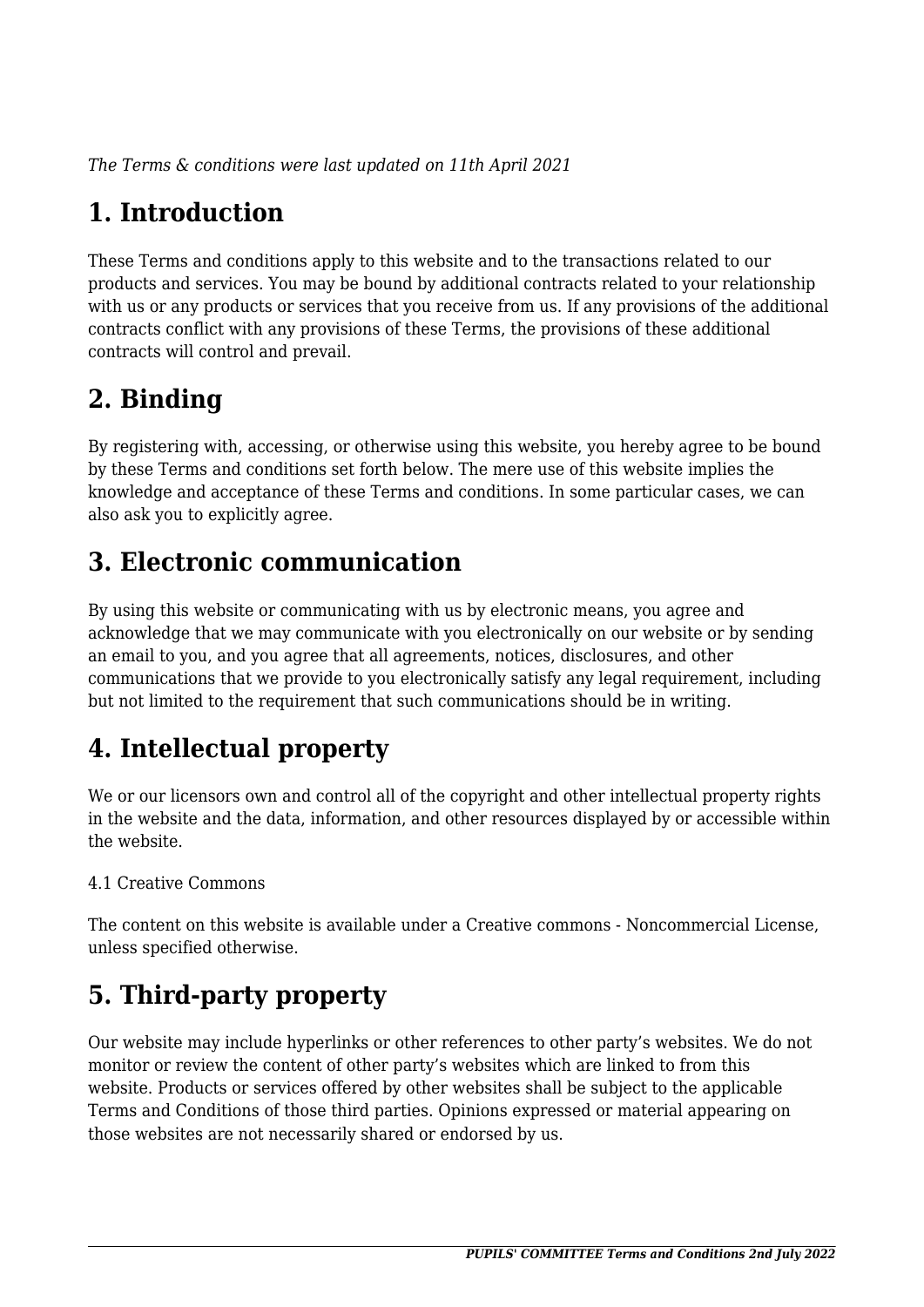We will not be responsible for any privacy practices or content of these sites. You bear all risks associated with the use of these websites and any related third-party services. We will not accept any responsibility for any loss or damage in whatever manner, however caused, resulting from your disclosure to third parties of personal information.

#### **6. Responsible use**

By visiting our website, you agree to use it only for the purposes intended and as permitted by these Terms, any additional contracts with us, and applicable laws, regulations, and generally accepted online practices and industry guidelines. You must not use our website or services to use, publish or distribute any material which consists of (or is linked to) malicious computer software; use data collected from our website for any direct marketing activity, or conduct any systematic or automated data collection activities on or in relation to our website.

Engaging in any activity that causes, or may cause, damage to the website or that interferes with the performance, availability, or accessibility of the website is strictly prohibited.

## **7. Registration**

You may register for an account with our website. During this process, you may be required to choose a password. You are responsible for maintaining the confidentiality of passwords and account information and agree not to share your passwords, account information, or secured access to our website or services with any other person. You must not allow any other person to use your account to access the website because you are responsible for all activities that occur through the use of your passwords or accounts. You must notify us immediately if you become aware of any disclosure of your password.

After account termination, you will not attempt to register a new account without our permission.

# **8. Refund and Return policy**

#### 8.1 Right of withdrawal

You have the right to withdraw from this contract within 14 days without giving any reason.

The withdrawal period will expire after 14 days from the day of the conclusion of the contract.

To exercise the right of withdrawal, you must inform us of your decision to withdraw from this contract by an unequivocal statement (for example a letter sent by post, fax, or email). Our contact details can be found below. You may use the attached model [withdrawal form](https://pupilscom-mamer.eu/wp-content/uploads/complianz/withdrawal-forms/withdrawal-form-en.pdf), but it is not obligatory.

If you use this option, we will communicate to you an acknowledgement of receipt of such a withdrawal on a durable medium (for example by email) without delay.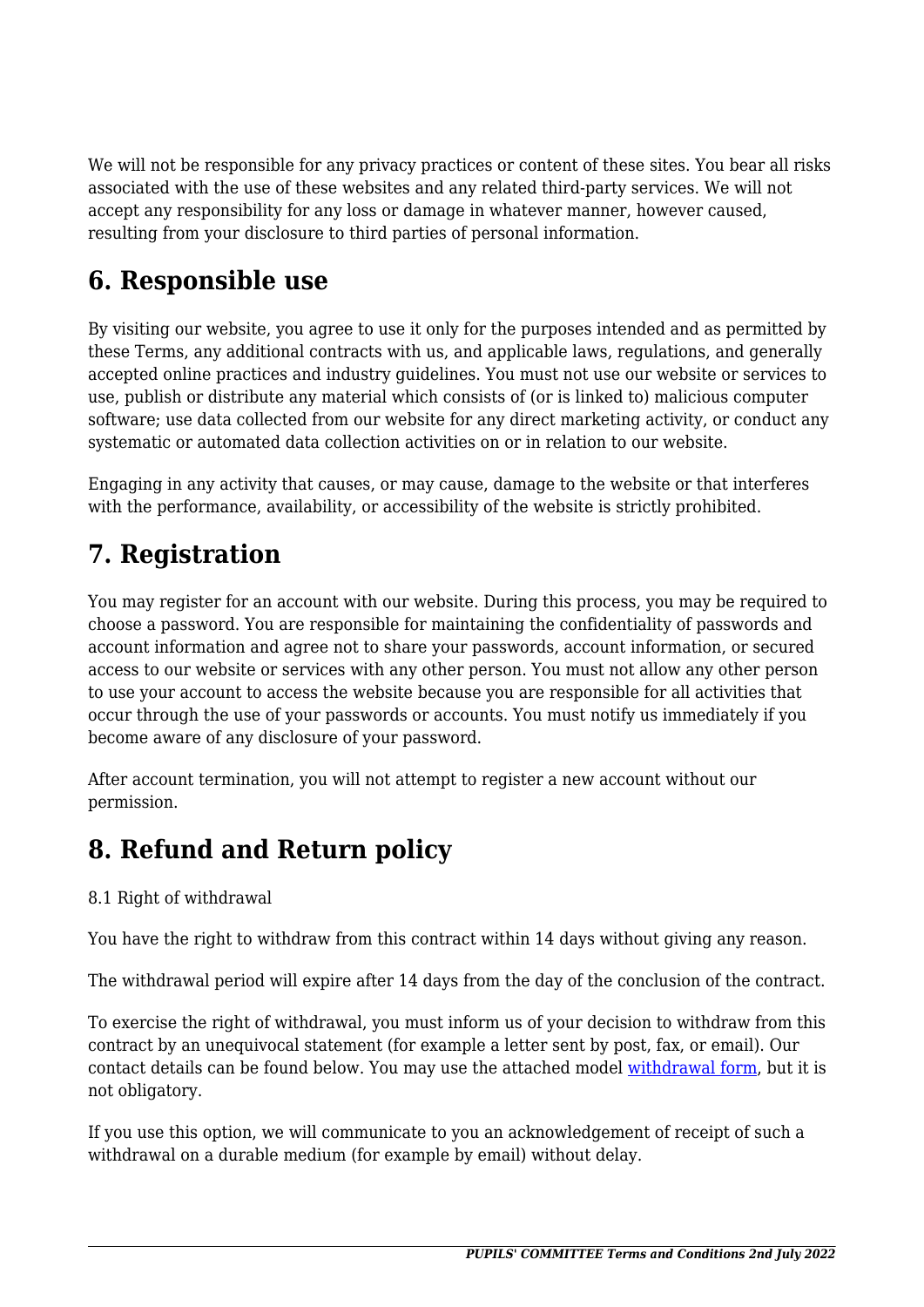To meet the withdrawal deadline, it is sufficient for you to send your communication concerning your exercise of the right of withdrawal before the withdrawal period has expired.

#### 8.2 Effects of withdrawal

If you withdraw from this contract, we shall reimburse you all payments received from you, including the costs of delivery (with the exception of the supplementary costs resulting from your choice of a type of delivery other than the least expensive type of standard delivery offered by us), without undue delay and in any event not later than 14 days from the day on which we are informed about your decision to withdraw from this contract. We will carry out such reimbursement using the same means of payment as you used for the initial transaction unless you have expressly agreed otherwise; in any event, you will not incur any fees as a result of such reimbursement.

If you requested to begin the performance of services during the withdrawal period, you shall pay us an amount which is in proportion to what has been provided until you have communicated to us your withdrawal from this contract, in comparison with the full coverage of the contract.

Please note that there are some legal exceptions to the right to withdraw, and some items can therefore not be returned or exchanged. We will let you know if this applies in your particular case.

## **9. Idea submission**

Do not submit any ideas, inventions, works of authorship, or other information that can be considered your own intellectual property that you would like to present to us unless we have first signed an agreement regarding the intellectual property or a non-disclosure agreement. If you disclose it to us absent such written agreement, you grant to us a worldwide, irrevocable, non-exclusive, royalty-free license to use, reproduce, store, adapt, publish, translate and distribute your content in any existing or future media.

## **10. Termination of use**

We may, in our sole discretion, at any time modify or discontinue access to, temporarily or permanently, the website or any Service thereon. You agree that we will not be liable to you or any third party for any such modification, suspension or discontinuance of your access to, or use of, the website or any content that you may have shared on the website. You will not be entitled to any compensation or other payment, even if certain features, settings, and/or any Content you have contributed or have come to rely on, are permanently lost. You must not circumvent or bypass, or attempt to circumvent or bypass, any access restriction measures on our website.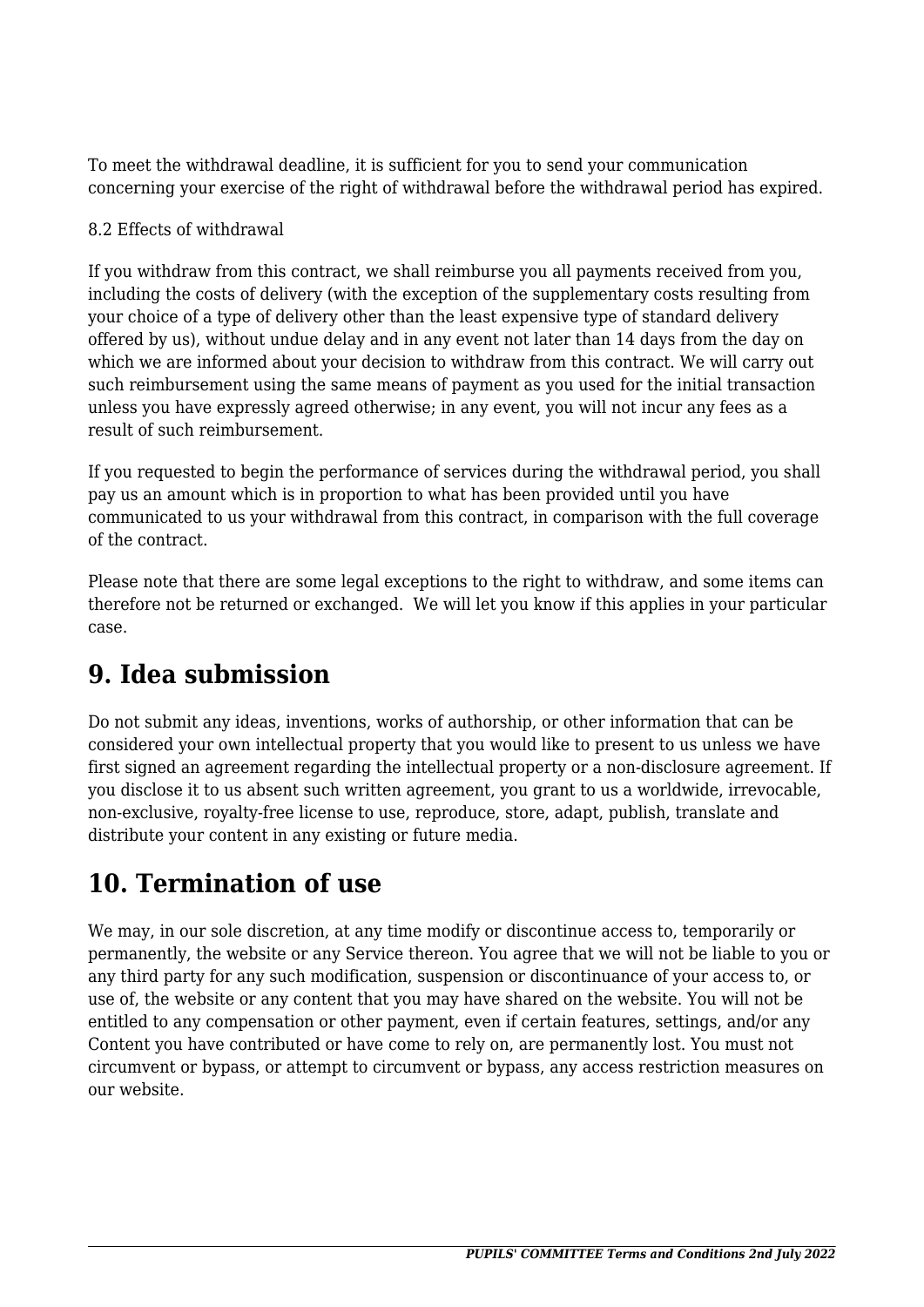# **11. Warranties and liability**

Nothing in this section will limit or exclude any warranty implied by law that it would be unlawful to limit or to exclude. This website and all content on the website are provided on an "as is" and "as available" basis and may include inaccuracies or typographical errors. We expressly disclaim all warranties of any kind, whether express or implied, as to the availability, accuracy, or completeness of the Content. We make no warranty that:

- this website or our products or services will meet your requirements:
- this website will be available on an uninterrupted, timely, secure, or error-free basis;
- the quality of any product or service purchased or obtained by you through this website will meet your expectations.

Nothing on this website constitutes or is meant to constitute, legal, financial or medical advice of any kind. If you require advice you should consult an appropriate professional.

The following provisions of this section will apply to the maximum extent permitted by applicable law and will not limit or exclude our liability in respect of any matter which it would be unlawful or illegal for us to limit or to exclude our liability. In no event will we be liable for any direct or indirect damages (including any damages for loss of profits or revenue, loss or corruption of data, software or database, or loss of or harm to property or data) incurred by you or any third party, arising from your access to, or use of, our website.

Except to the extent any additional contract expressly states otherwise, our maximum liability to you for all damages arising out of or related to the website or any products and services marketed or sold through the website, regardless of the form of legal action that imposes liability (whether in contract, equity, negligence, intended conduct, tort or otherwise) will be limited to the total price that you paid to us to purchase such products or services or use the website. Such limit will apply in the aggregate to all of your claims, actions and causes of action of every kind and nature.

## **12. Privacy**

To access our website and/or services, you may be required to provide certain information about yourself as part of the registration process. You agree that any information you provide will always be accurate, correct, and up to date.

We take your personal data seriously and are committed to protecting your privacy. We will not use your email address for unsolicited mail. Any emails sent by us to you will only be in connection with the provision of agreed products or services.

We have developed a policy to address any privacy concerns you may have. For more information, please see our Privacy Statement and our [Cookie Policy](https://pupilscom-mamer.eu/cookie-policy-eu/).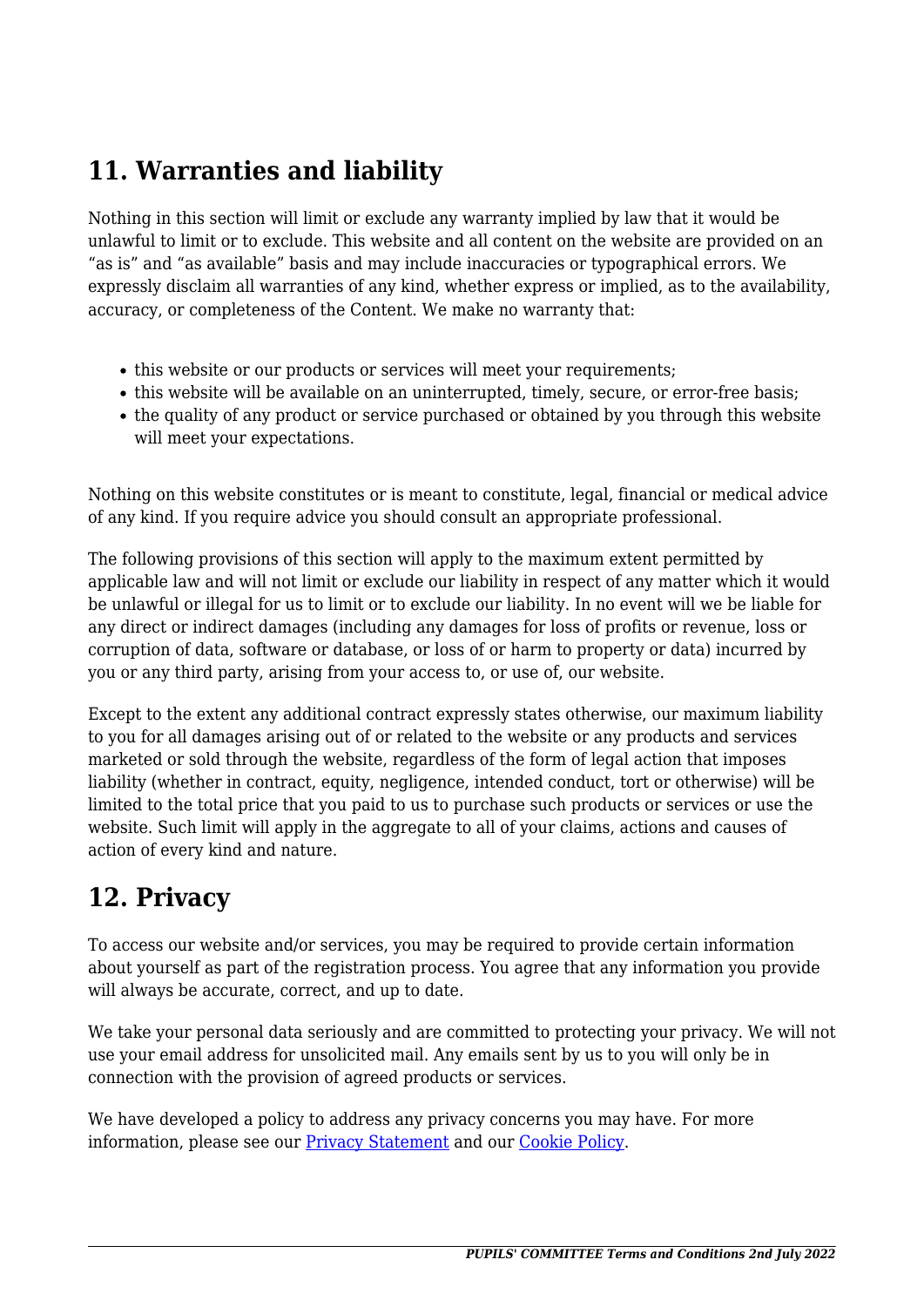# **13. Accessibility**

We are committed to making the content we provide accessible to individuals with disabilities. If you have a disability and are unable to access any portion of our website due to your disability, we ask you to give us a notice including a detailed description of the issue you encountered. If the issue is readily identifiable and resolvable in accordance with industrystandard information technology tools and techniques we will promptly resolve it.

#### **14. Minimum age requirement**

By using our website or agreeing to these Terms and Conditions, you warrant and represent to us that you are at least 13 years of age.

If you are over 13 years old but under the age of 16, your Parent or legal guardian must review and agree to these Terms before you use our website any further, and your Parent or legal guardian will be responsible and liable for all of your acts and omissions.

# **15. Export restrictions / Legal compliance**

Access to the website from territories or countries where the Content or purchase of the products or Services sold on the website is illegal is prohibited. You may not use this website in violation of export laws and regulations of Luxembourg.

# **16. Assignment**

You may not assign, transfer or sub-contract any of your rights and/or obligations under these Terms and conditions, in whole or in part, to any third party without our prior written consent. Any purported assignment in violation of this Section will be null and void.

## **17. Breaches of these Terms and conditions**

Without prejudice to our other rights under these Terms and Conditions, if you breach these Terms and Conditions in any way, we may take such action as we deem appropriate to deal with the breach, including temporarily or permanently suspending your access to the website, contacting your internet service provider to request that they block your access to the website, and/or commence legal action against you.

## **18. Force majeure**

Except for obligations to pay money hereunder, no delay, failure or omission by either party to carry out or observe any of its obligations hereunder will be deemed to be a breach of these Terms and conditions if and for as long as such delay, failure or omission arises from any cause beyond the reasonable control of that party.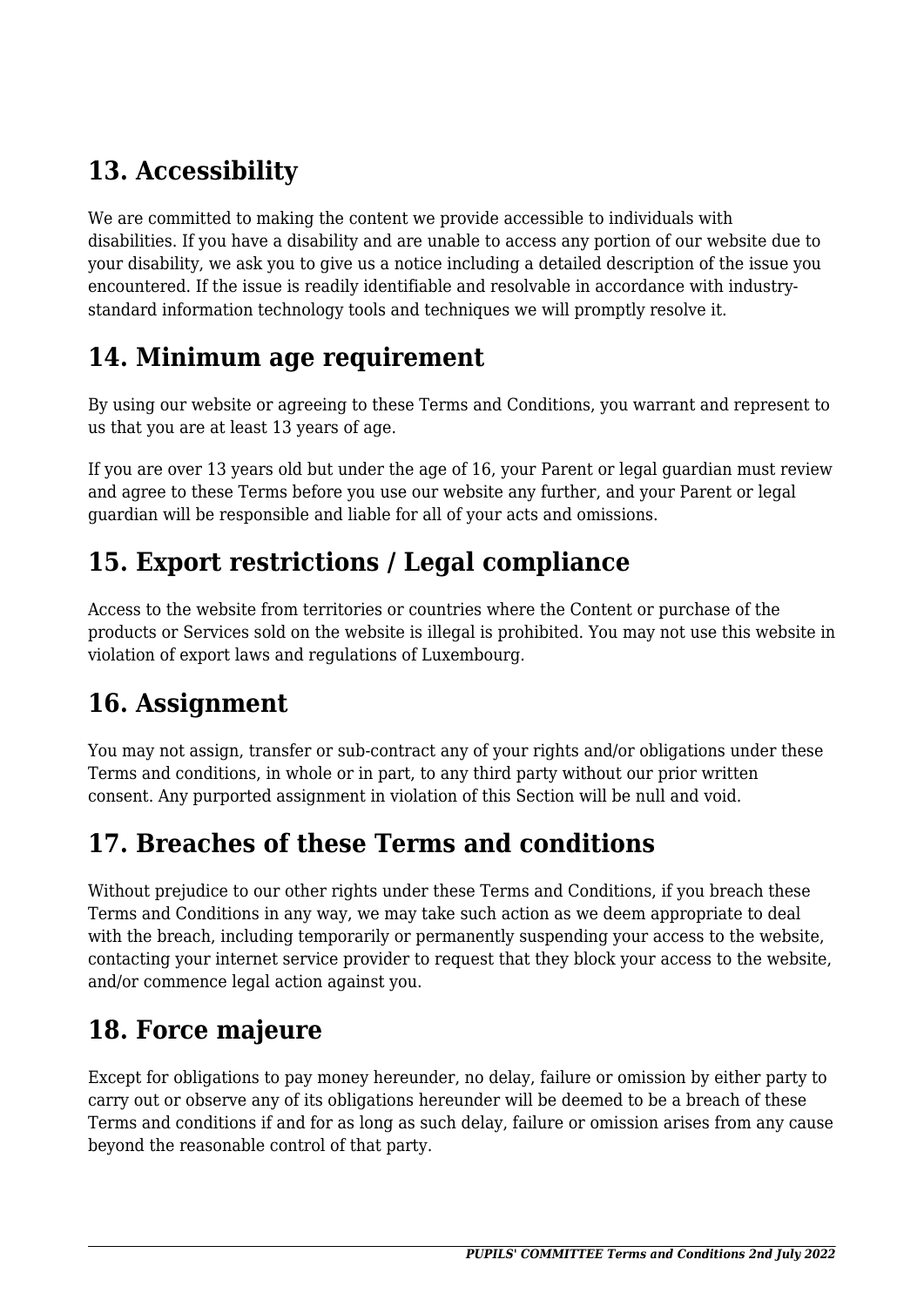# **19. Indemnification**

You agree to indemnify, defend and hold us harmless, from and against any and all claims, liabilities, damages, losses and expenses, relating to your violation of these Terms and conditions, and applicable laws, including intellectual property rights and privacy rights. You will promptly reimburse us for our damages, losses, costs and expenses relating to or arising out of such claims.

#### **20. Waiver**

Failure to enforce any of the provisions set out in these Terms and Conditions and any Agreement, or failure to exercise any option to terminate, shall not be construed as waiver of such provisions and shall not affect the validity of these Terms and Conditions or of any Agreement or any part thereof, or the right thereafter to enforce each and every provision.

## **21. Language**

These Terms and Conditions will be interpreted and construed exclusively in English. All notices and correspondence will be written exclusively in that language.

#### **22. Entire agreement**

These Terms and Conditions, together with our *privacy statement* and *cookie policy*, constitute the entire agreement between you and Pupils' Commitee of ESL 2 in relation to your use of this website.

# **23. Updating of these Terms and conditions**

We may update these Terms and Conditions from time to time. It is your obligation to periodically check these Terms and Conditions for changes or updates. The date provided at the beginning of these Terms and Conditions is the latest revision date. Changes to these Terms and Conditions will become effective upon such changes being posted to this website. Your continued use of this website following the posting of changes or updates will be considered notice of your acceptance to abide by and be bound by these Terms and Conditions.

# **24. Choice of Law and Jurisdiction**

These Terms and Conditions shall be governed by the laws of Luxembourg. Any disputes relating to these Terms and Conditions shall be subject to the jurisdiction of the courts of Luxembourg. If any part or provision of these Terms and Conditions is found by a court or other authority to be invalid and/or unenforceable under applicable law, such part or provision will be modified, deleted and/or enforced to the maximum extent permissible so as to give effect to the intent of these Terms and Conditions. The other provisions will not be affected.